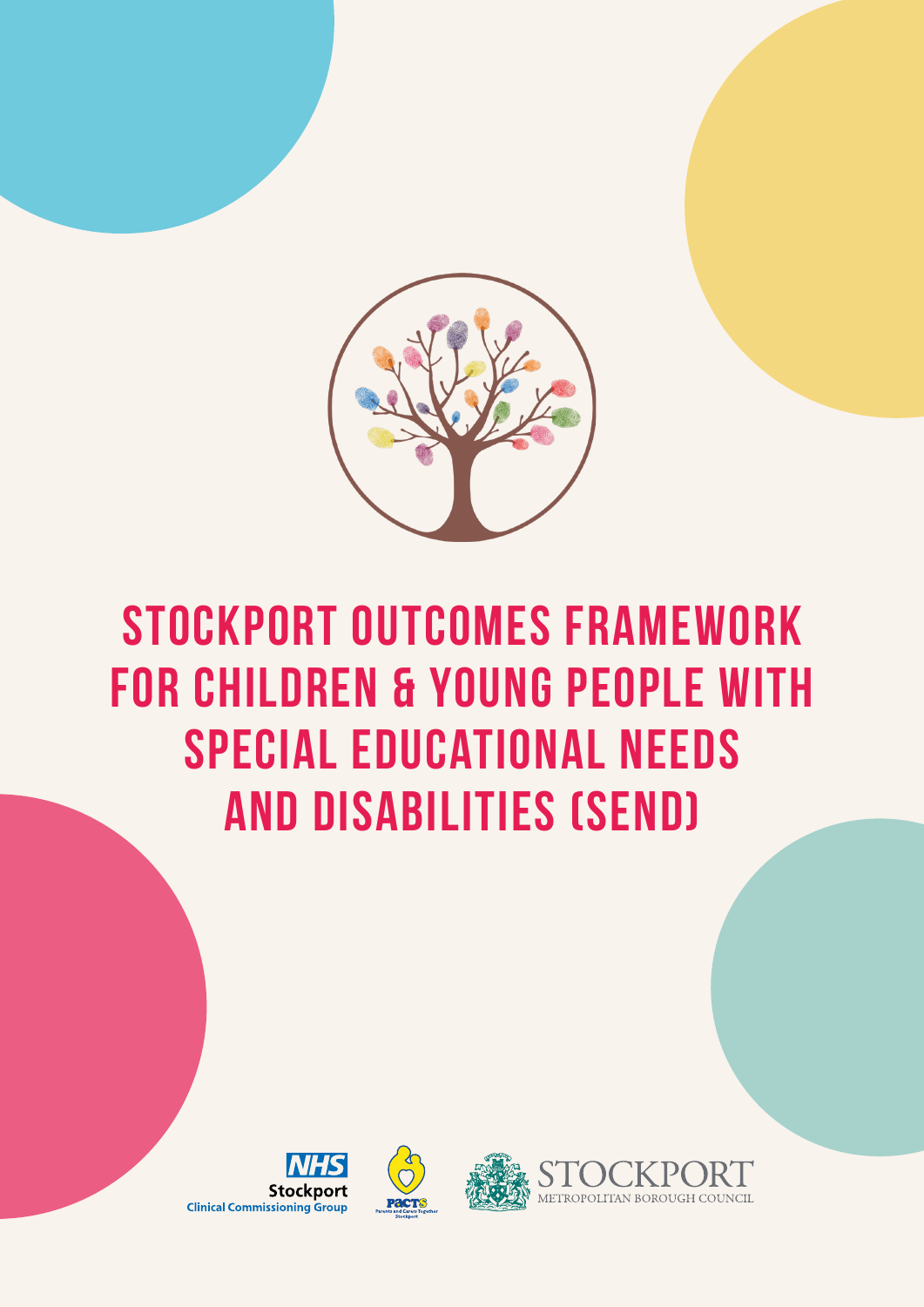## **Stockport Outcomes Framework for Children & Young People with Special Educational Needs and Disabilities (SEND)**

As set out in our **[SEND Strategy](https://stockport.fsd.org.uk/kb5/stockport/fsd/site.page?id=KVzTG4wnE5I)**, our vision is for all children and young people with special educational needs and disabilities (SEND) to have the best start in life. We want all children and young people to be happy, prepared for adulthood and able to achieve their goals. We want families to feel supported, confident, resilient and connected to their community.

To support this vision we have co-designed seven I Statements with parents, carers and young people. These Statements will underpin work across all areas so we can ensure the best possible outcomes for children and young people.



We will all work well together as outlined in our **[Co-Production Charter](https://stockport.fsd.org.uk/kb5/stockport/fsd/site.page?id=nudIaU2nLIw)** to develop our framework and measure success on these outcomes rather than our actions.

For more information visit our **[Local Offer](https://stockport.fsd.org.uk/kb5/stockport/fsd/advice.page?id=refI_wFOjT0)**